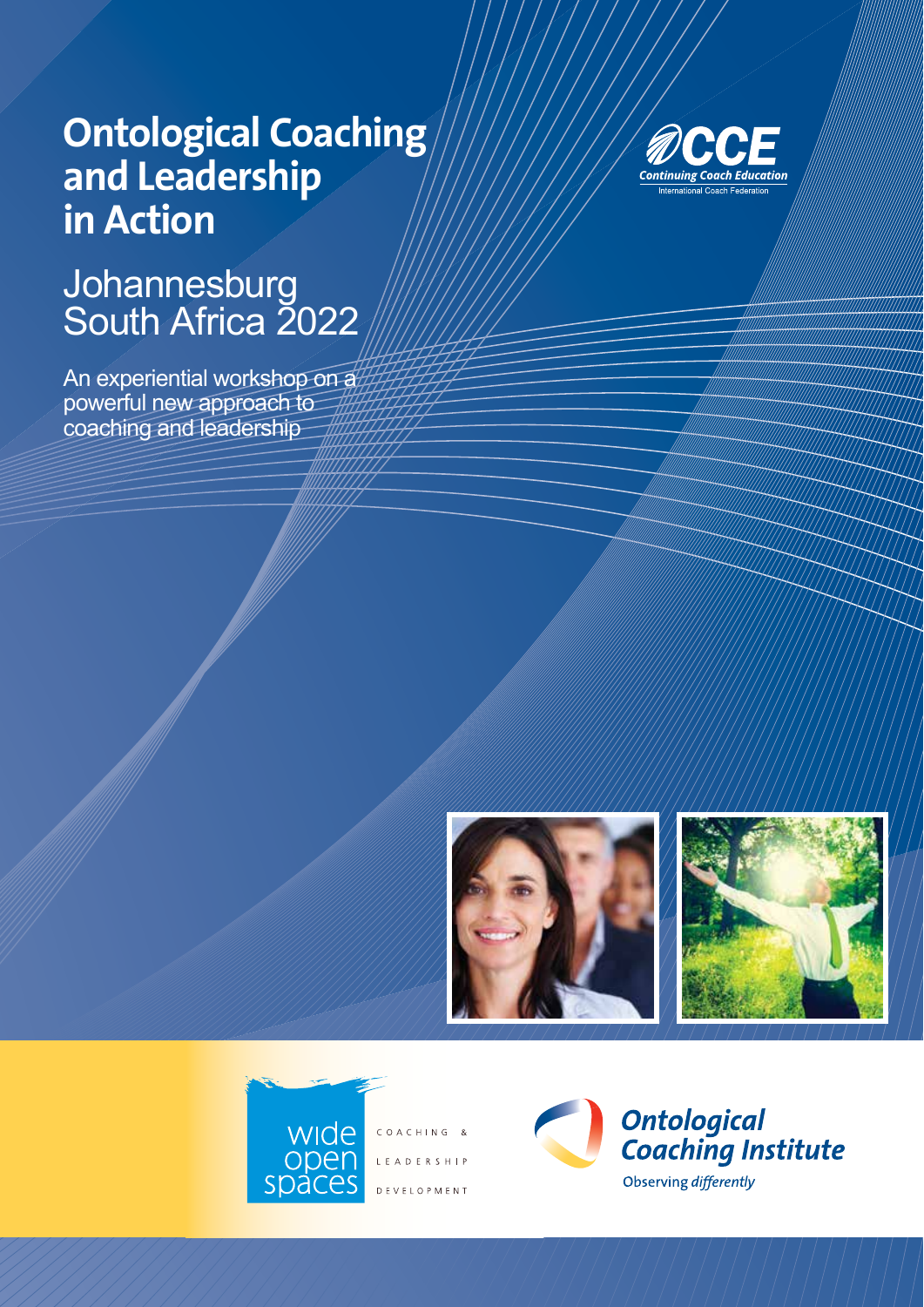

## **ONTOLOGICAL COACHING AND LEADERSHIP IN ACTION**

**The Ontological Coaching Institute and Wide Open Spaces present Ontological Coaching and Leadership in Action – a three-day workshop introducing a powerful new approach to personal and organisational coaching.**

**Join us for a profound learning experience that will allow you to:**

- Engage with a powerful, highly effective approach to coaching and leading, capable of generating deep positive change
- Greatly increase your own ability and capacity for masterful living and action
- Lead authentically with greater influence and impact
- Develop more constructive and mutually fulfulling relationships in both your personal and professional life

*"Theory without practice is foolish, practice without theory is dangerous."*  Ancient Chinese Philosophy

## **INTRODUCING A UNIQUELY POWERFUL APPROACH TO LEARNING, LEADING AND COACHING**

**Ontological Coaching** is an extraordinarily powerful methodology for generating real change at the individual, team and organisational level. It is highly effective because it is based on a new practical understanding of the power of language, moods and conversations for sustainable behavioural and cultural change.



**WAY OF BEING**

**Ontological Coaching** focuses on our **Way of Being**, which is a dynamic interrelationship between three areas of human existence – **language, emotions and body**. Way of Being contains our often deep-seated perceptions and attitudes and is the underlying driver of our behaviour and communication. Ontological coaching has a holistic orientation that respectfully generates learning in all three areas of language, emotions and body as the catalyst for substantive and sustainable change.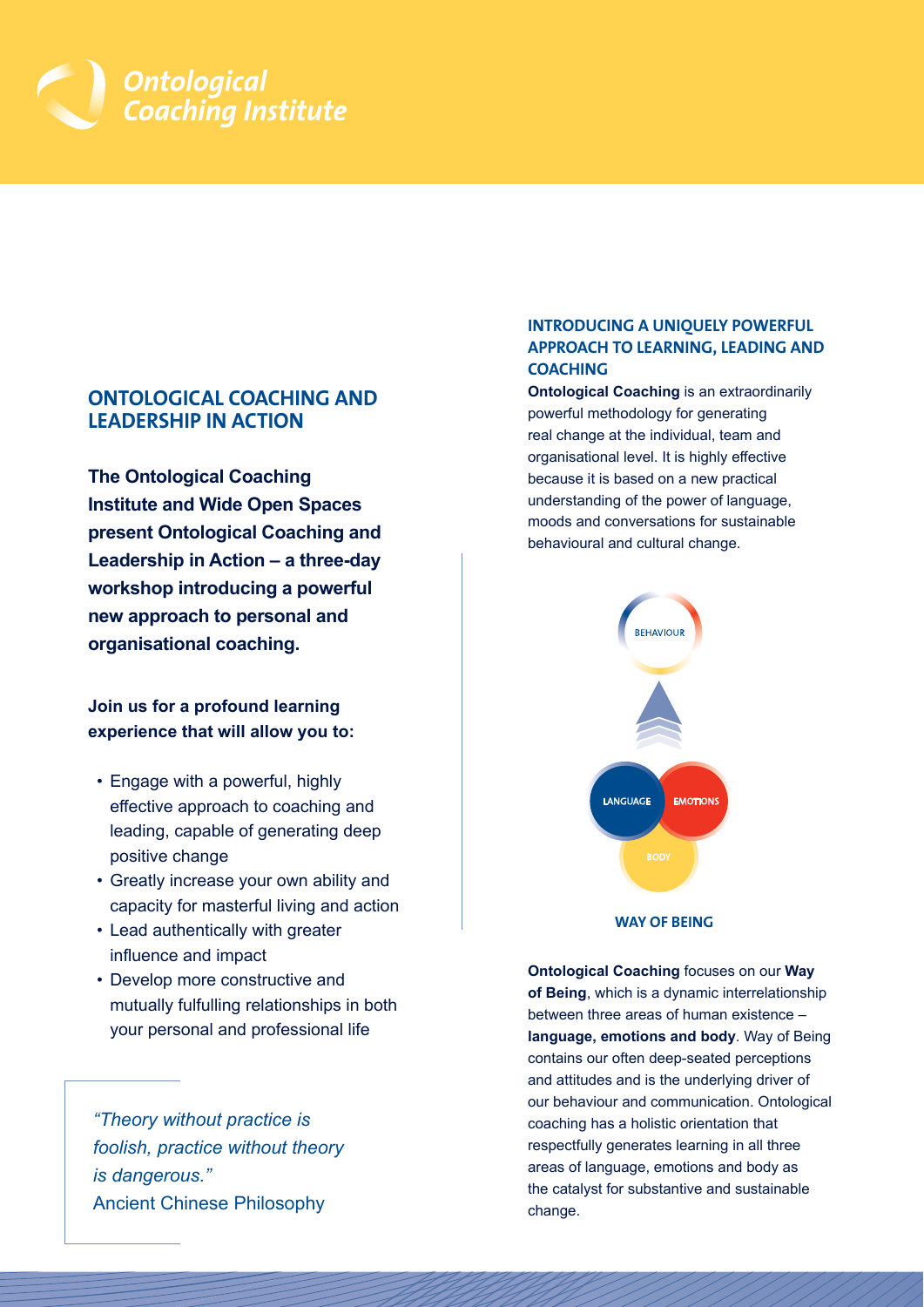



#### **WORKSHOP CONTENT**

The workshop is interactive and highly experiential and includes coaching and conversation practice.

#### **At the end of the workshop, you will be able to:**

- Understand the conceptual framework and principles of Ontological Coaching
- Understand how specific linguistic actions shape reality and how they can be used effectively in coaching and leadership to shift behaviour
- Apply a different and deeper approach to the role of listening in coaching and conversations
- Understand the pivotal role of moods and emotions in coaching for deep and sustainable change
- Recognise, work with and shift the ways moods and emotions impact on communication, behaviour and performance
- Observe and work with the interconnection between basic moods, body posture and language

### **WHO WILL BENEFIT FROM ATTENDING THIS WORKSHOP?**

Ontological Coaching and Leadership in Action is highly applicable for:

- Existing and aspiring coaches
- Organisational consultants, leaders and managers
- Professionals operating in highly peoplefocused environments
- Individuals interested in substantive personal development

## **ICF APPROVED COACH EDUCATION**

This workshop is recognised by the ICF as 24 Continuing Coach Education Units (CCEU) in Core Coaching Competencies.

## **ABOUT THE ONTOLOGICAL COACHING INSTITUTE**

The Ontological Coaching Institute (OCI) is an international educational, coaching and consulting company specialising in the development of coaches, leaders and managers. As one of the most highly regarded coach training schools globally, the OCI specialises in a powerful and highly effective methodology called Ontological Coaching. Whilst there is substantial intellectual foundation to Ontological Coaching, the OCI's coach training programs are highly practical and 'hands on'.

**Alan Sieler** is the founder and Director of the Ontological Coaching Institute. As a world leader in Ontological Coaching he has written extensively on the relevance of Ontology to living, working, learning and coaching. Alan focuses on the communication processes that build a collaborative and high performance organisational culture.

## **ABOUT WIDE OPEN SPACES**

**Julia Bonadei** is a professional Ontological Coach and the founder of Wide Open Spaces Coaching & Development in Johannesburg. Julia belives in the power of co-created collaboration. She partners internationally with leaders and their teams to enable them to co-create and catalyze positive system transitions for more conscious organisational cultures. Her clients describe her work as transformational.

**Michelle Edwards** is an Ontological Coach who works with her clients to explore what lies behind how they observe and experience life. Through her understanding of how deep change starts with selfobservation, she supports her clients to become aware of what is happening in their thoughts, emotions and physiology so that they can shift to becoming the authors of their own lives.